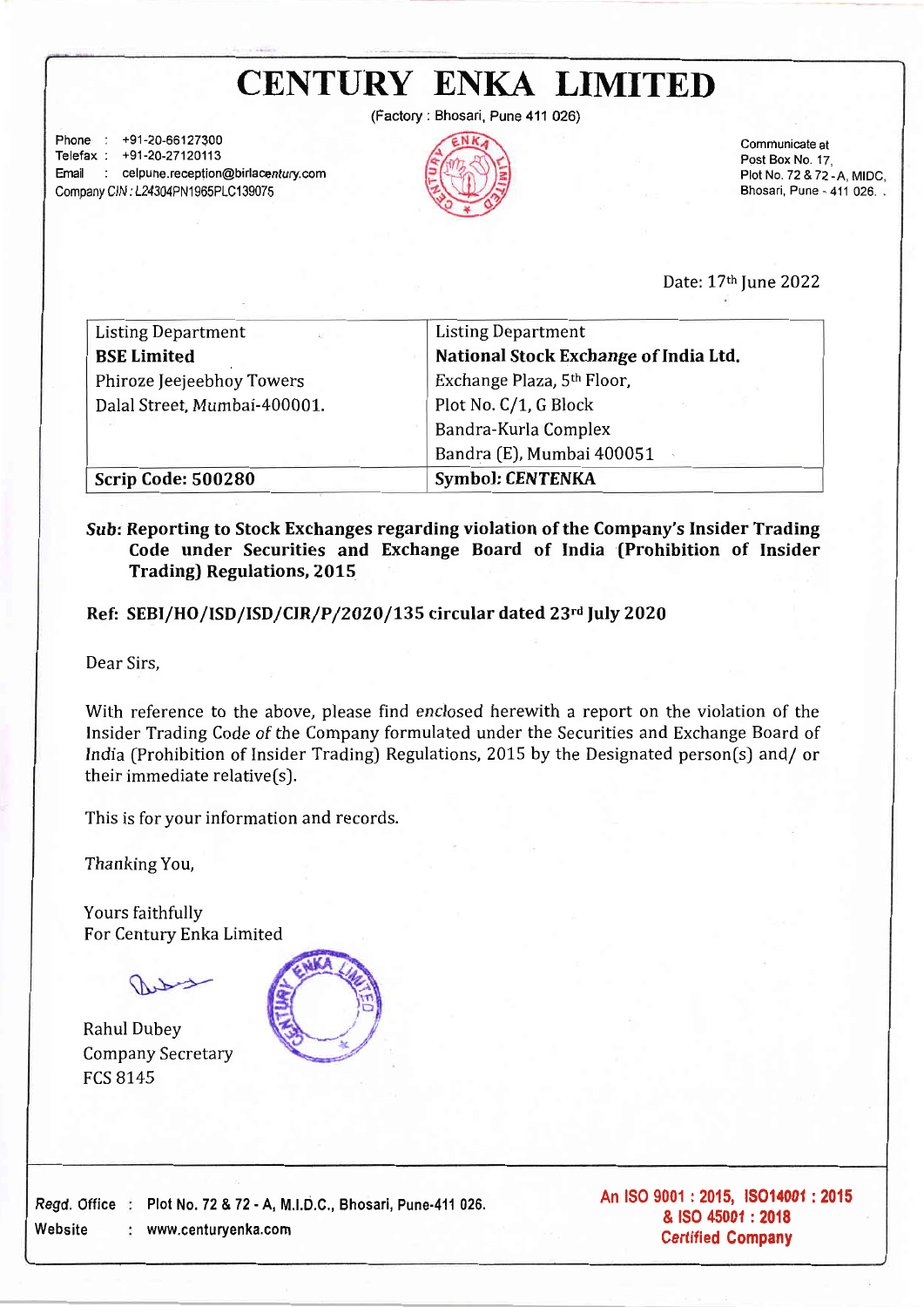(Factory : Bhosari, Pune 411 026)

Phone : +91-20-66127300 Telefax : +91-20-27120113 Email : celpune.reception@birlacentury.com Company CIN : L24304PN1965PLC139075



Comrnunicate at Post Box No. 17, Plot No. 72 &72 -A, MIDC. Bhosari, Pune - 411 026. .

### Report by Century Enka Limited for violations related to Code of Conduct under SEBI (Prohibition of Insider Trading) Regulations, 2015

(schedule B read with Regulation 9 [1) of SEBI (Prohibition of Insider Trading) Regulations, 2015J

| Sr. No. | <b>Particulars</b>                                                              | <b>Details</b>                                            |
|---------|---------------------------------------------------------------------------------|-----------------------------------------------------------|
| 1.      | of<br>listed<br>Name<br>the<br>company/<br>Intermediary/Fiduciary               | Century Enka Limited                                      |
| 2.      | Please tick appropriate checkbox                                                | <b>Listed Company</b>                                     |
|         | Reporting in capacity of:                                                       |                                                           |
|         | $\Box$ Listed Company                                                           |                                                           |
|         | <b>H</b> htermediary                                                            |                                                           |
|         | $\Box$ Fiduciary                                                                |                                                           |
| 3.      | A. Details of Designated Person (DP)                                            |                                                           |
|         | i.<br>Name of the DP                                                            | Mr. Jagannath Prasad                                      |
|         | PAN of the DP<br>ii.                                                            | AEQPP5743P                                                |
|         | Designation of DP<br>iii.                                                       | VP-HR & Admin                                             |
|         | <b>Functional Role of DP</b><br>iv.                                             | HR & Admin                                                |
|         | Whether<br><b>DP</b><br>is<br>Promoter<br>or<br>V.<br>belongs to Promoter Group | No                                                        |
|         | B. If Reporting is for immediate relative of DP                                 |                                                           |
|         | Name of the immediate relative of<br>i.<br><b>DP</b>                            | Mrs. Sushma Prasad                                        |
|         | PAN of the immediate relative of<br>ii.<br><b>DP</b>                            | ANZPP0165H                                                |
|         | C. Details of transaction(s)                                                    |                                                           |
|         | Name of the scrip<br>i.                                                         | Century Enka Limited-Equity Shares                        |
|         | No of shares traded and value (Rs.)<br>ii.                                      | <b>During Trading Window Closure period:</b>              |
|         | (Date-wise)                                                                     | Purchased 147 shares of aggregate traded                  |
|         |                                                                                 | value of Rs. 75110.85 as:                                 |
|         |                                                                                 | 10th May 2022: 97 shares of value of Rs.                  |
|         |                                                                                 | 50,250.85                                                 |
|         |                                                                                 | 12th May 2022: 50 shares of value of Regular<br>24,860.00 |
|         |                                                                                 |                                                           |
|         | ave                                                                             |                                                           |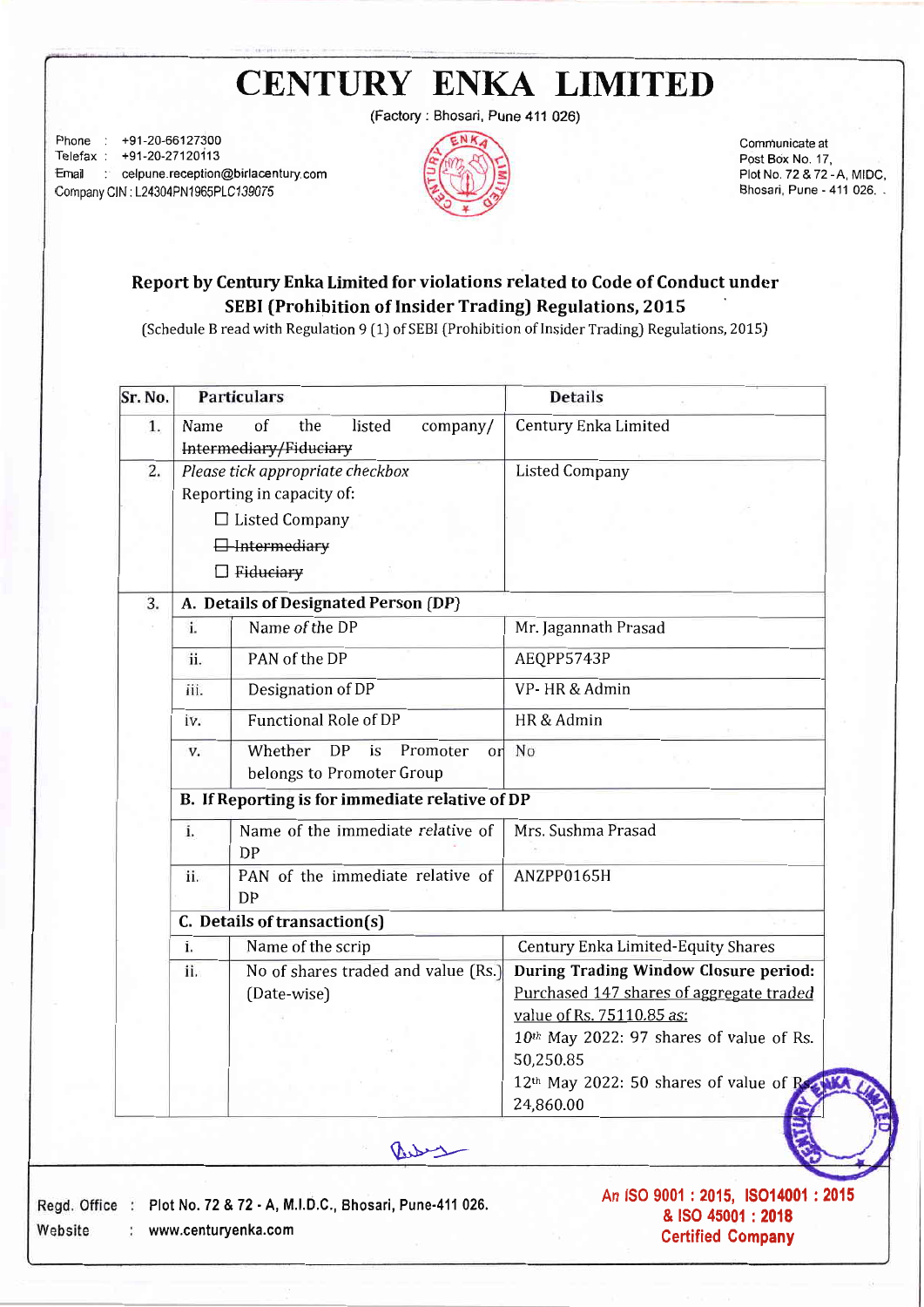(Factory : Bhosari, Pune 411 026) Phone : +91-20-6612730O Communicate at Telefax : +91-20-27120113 Post Box No. 17, Email : celpune.reception@birlacentury.com Plot No. 72&72 -A. MIDC. Company CIN : L24304PN1965PLC139075 Bhosari, Pune - 411 026. . After Trading Window Closure period ċ, (Without pre-cleorance as required under the Insider Trading Code framed by the Company): Purchased 83 shares of aggregate traded value of Rs.41,051,80 as: 17th May 2022: 73 shares of value of Rs. 36.178.80  $23<sup>rd</sup>$  May 2022: 10 shares of value of Rs. 4,873.00 D. In case value of trade(s) is more than Rs.10 lacs in a calendar quarter i. Date of intimation of Not Applicable as value of trade is below trade[s) by concerned DP/ director/ Rs. 10 Lakh promoter/ promoter group to Company under regulation 7 of SEBI (PIT) Regulations, 2015 ii. Date of intimation of trade(s) by Not Applicable Company to stock exchanges under regulation 7 of SEBI [PIT) Regulations, 2015 Details of violations observed under Code of  $4.$ Mrs. Sushma Prasad, wife of Mr. Jagannath Conduct Prasad [being a designated person as per the Insider Trading Code of the CompanyJ, purchased 147 shares during the trading window closure period and 83 shares after the closure period but without pre-clearance approval as required under the Insider Trading Code framed by the Company. They have also not reported about trade to the Compliance Officer within prescribed period as per Insider Trading Code of the Company. 5. Action taken by Listed CompanY/ This being the first and unintentional Intermediary/Fiduciary violation by the concerned designated person, the Company has taken the following actions: asy An ISO 9001 : 2015, ISO14001 : 2015 Regd. Office : Plot No. 72 & 72 - A, M.I.D.C., Bhosari, Pune-411 026. & ISO 45001 :20i8 Website www.centuryenka.com Certified Company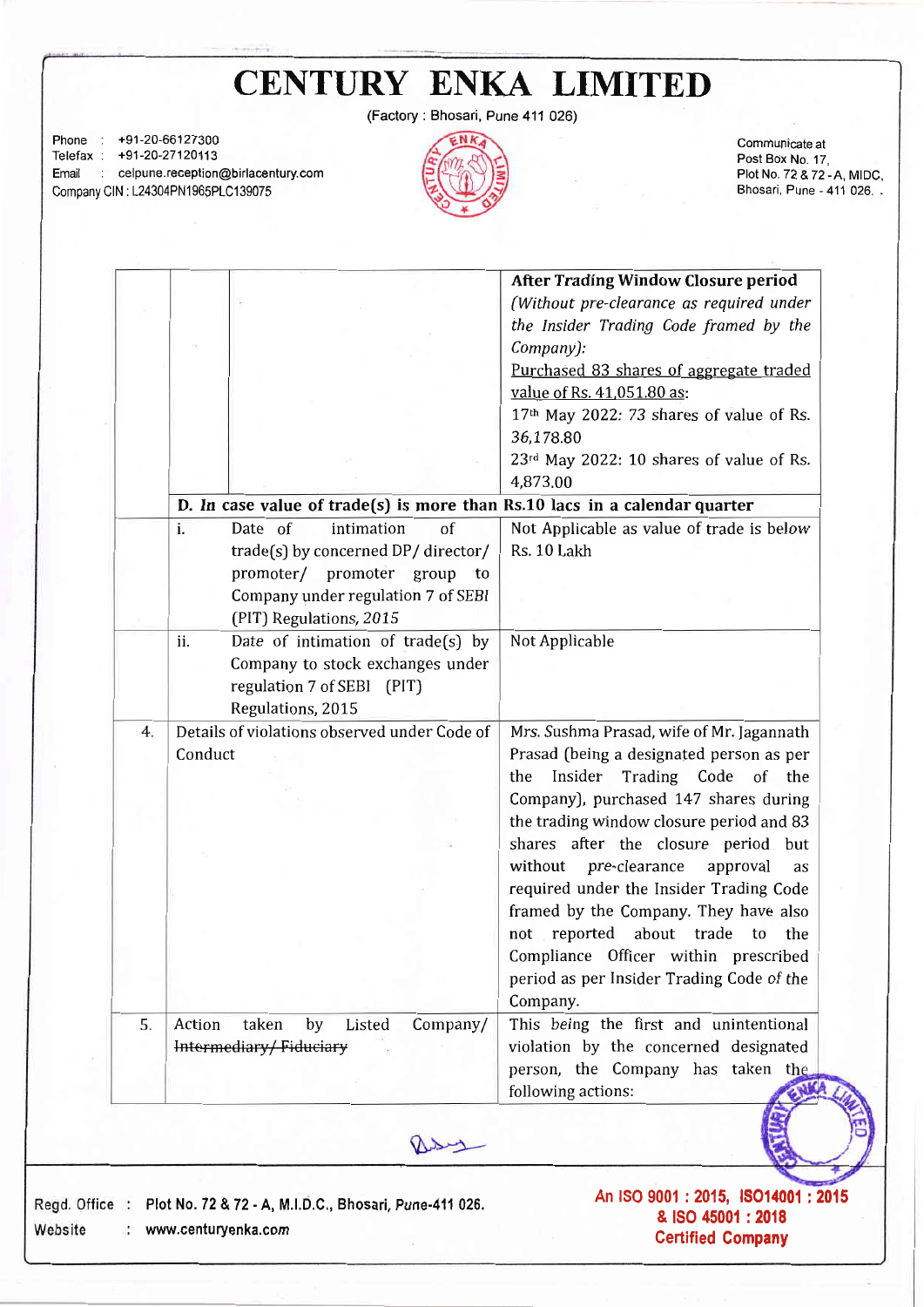| <b>CENTURY ENKA LIMITED</b> |  |
|-----------------------------|--|
|-----------------------------|--|

(Factory: Bhosari, Pune 411 026)

Phone : +91-20-66127300 Communicate at Telefax : +91-20-27120113 Post Box No. 17. PlotNo.72&72 -A, MIDC, Email : celpune.reception@birlacentury.com Bhosari, Pune - 411 026. . Company CIN : L24304PN1965PLC139075 (a) Show Cause Notice issued to concerned designated person. [b) A warning Letter issued to concerned designated person stating that any non-compliance in future would result in stringent disciplinary action. (c) An undertaking has been taken from the concerned designated person for observance of Insider Trading Regulations and Company's Insider Trading Code in future. (d) The concerned designated person prohibited to trade equity shares of the Company for the period of one year from the date of issuance of the warning letter and thereafter in accordance with the Insider Trading Regulations and Insider Trading Code of the Company. [e) A monetary penalty of Rs. 6,000 has been imposed on the concerned designated person. Being the first and unintentional instance 6. Reasons recorded in writing for taking action stated above of violation, traded quantity was marginal, no trading profit has been made out of the transactions and considering the fact that he did not possess any UPSI at the time of trade [on the basis of explanation furnished by designated person), the Company has imposed monetary penalty of 5% of traded value rounding off to nearest thousand and issued strict warning letter to the concerned designated person in order to avoid such recurrence and maintain compliance culture of the Company.



Regd. Office : Plot No. 72 & 72 - A, M.I.D.C., Website www.centuryenka.com

An ISO 9001 : 2015, ISO 14001 : 2015<br>& ISO 45001 : 2018 **Certified Company**